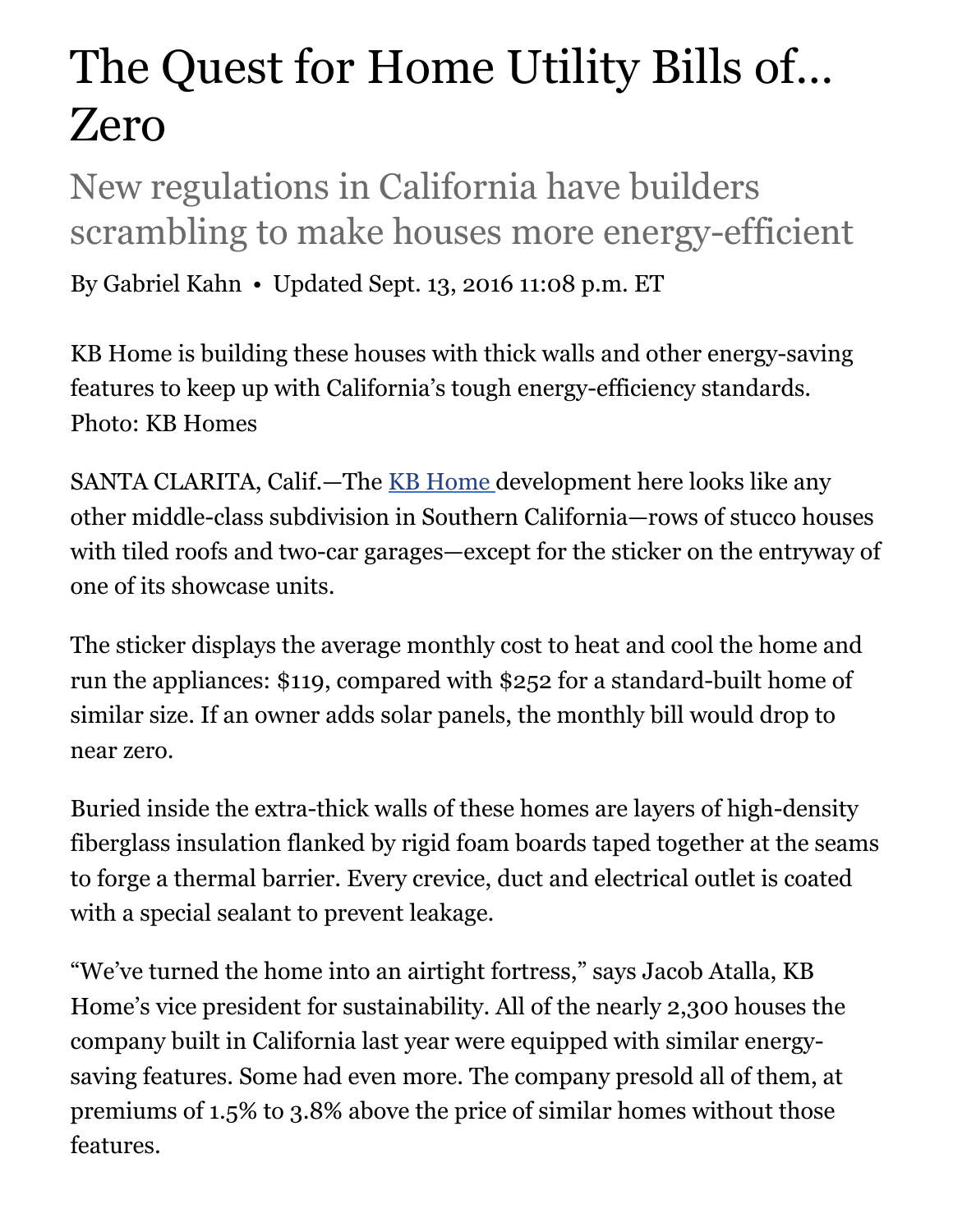The bunkerlike padding is part of the company's efforts to keep pace with a wave of stringent new regulations set to roll out across the state. By 2020, the California Energy Commission plans to require every new residential building to meet a code called "zero net energy." Under ZNE, over the course of a year a new house should consume no more energy than it generates from sources such as rooftop solar panels.

The state is still writing the rules that will define exactly how builders are supposed to meet the goal, and some warn the plan is so ambitious that regulators will be forced to roll back deadlines. But the Energy Commission insists it is sticking to its timetable. By 2030, the mandate is set to expand to all new commercial buildings as well.

The commission has been trying to nudge home builders and makers of everything from windows to thermostats toward these goals for years. When the standards do take effect, they will unleash a ripple effect across the construction industry, building-supply sector, even the providers of mortgages and home insurance.



A KB new-home energy sticker. *Photo: KB Home*

"We are sending a market signal, and we've been sending it since the mid-2000s," says commission member Andrew McAllister. "Not that they don't grumble about it."

California's determination to wring efficiency from building design is a sign of how energy policy has moved to new fronts beyond drilling rights, pipelines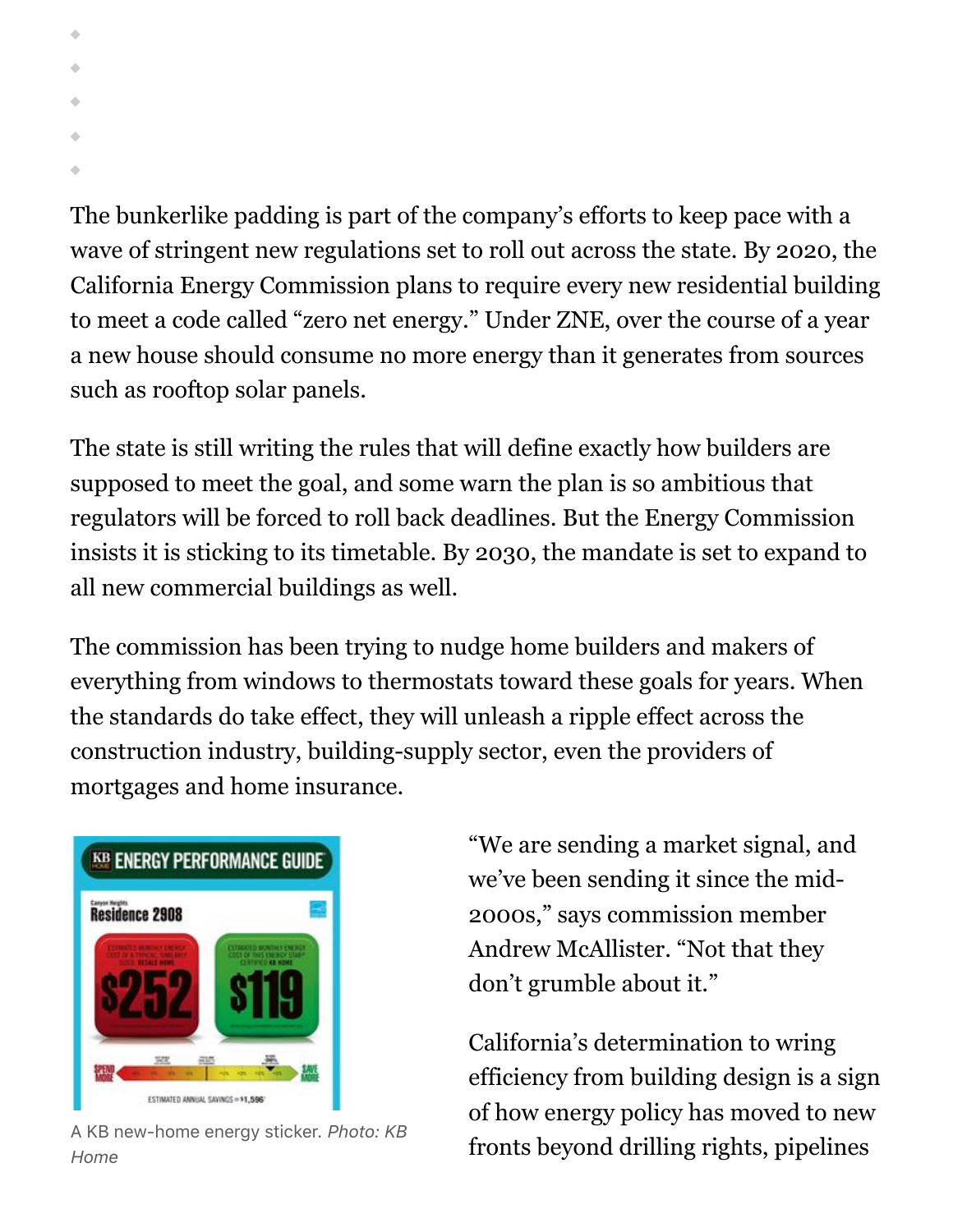and power generation. While buildingefficiency measures here date to the 1970s, they have taken on greater urgency since Gov. Jerry Brown recently ratcheted up the state's policies designed to address climate change: By 2050 California aims to reduce its greenhouse-gas emissions to 80% below the levels it produced in 1990.

The state has already clamped down on emissions from smokestacks, mandated more electric vehicles and demanded utilities prepare to get half their power from renewable sources. But all those measures still don't get the state where it wants to be. So it has doubled down on building efficiency, a tantalizing target: Residential buildings currently account for about 32% of electricity usage across the state; commercial buildings consume 37%.

Some in the industry were already embarking on a similar path before the dawning of ZNE. In 2009, Meritage Homes Corp., which builds about 7,000 homes nationwide every year and 1,000 in California, invited its suppliers to an energy-efficient prototype. "Half the hall left, they wanted nothing to do with it," recalls C.R. Herro, Meritage's vice president for environmental affairs, adding: "That was great, because the half who stayed were all in."

## **Power Users**

California electricity consumption by sector. Residential is the No. 2 user of power.





 $\blacksquare$  Mining  $\vert$  3%

**Street lighting** | 1%

Source: California Energy Commission, **Integrated Energy** Policy Report, 2008



## **Where It Goes** in the Home

California residential energy consumption by end use

Appliances, electronics, lighting  $|42%$ 

**Space heating | 27%** 

**Water heating | 25%** 

Air conditioning  $|4%$ 

Source: EIA Residential Fact Sheet, 2009 THE WALL STREET JOURNAL.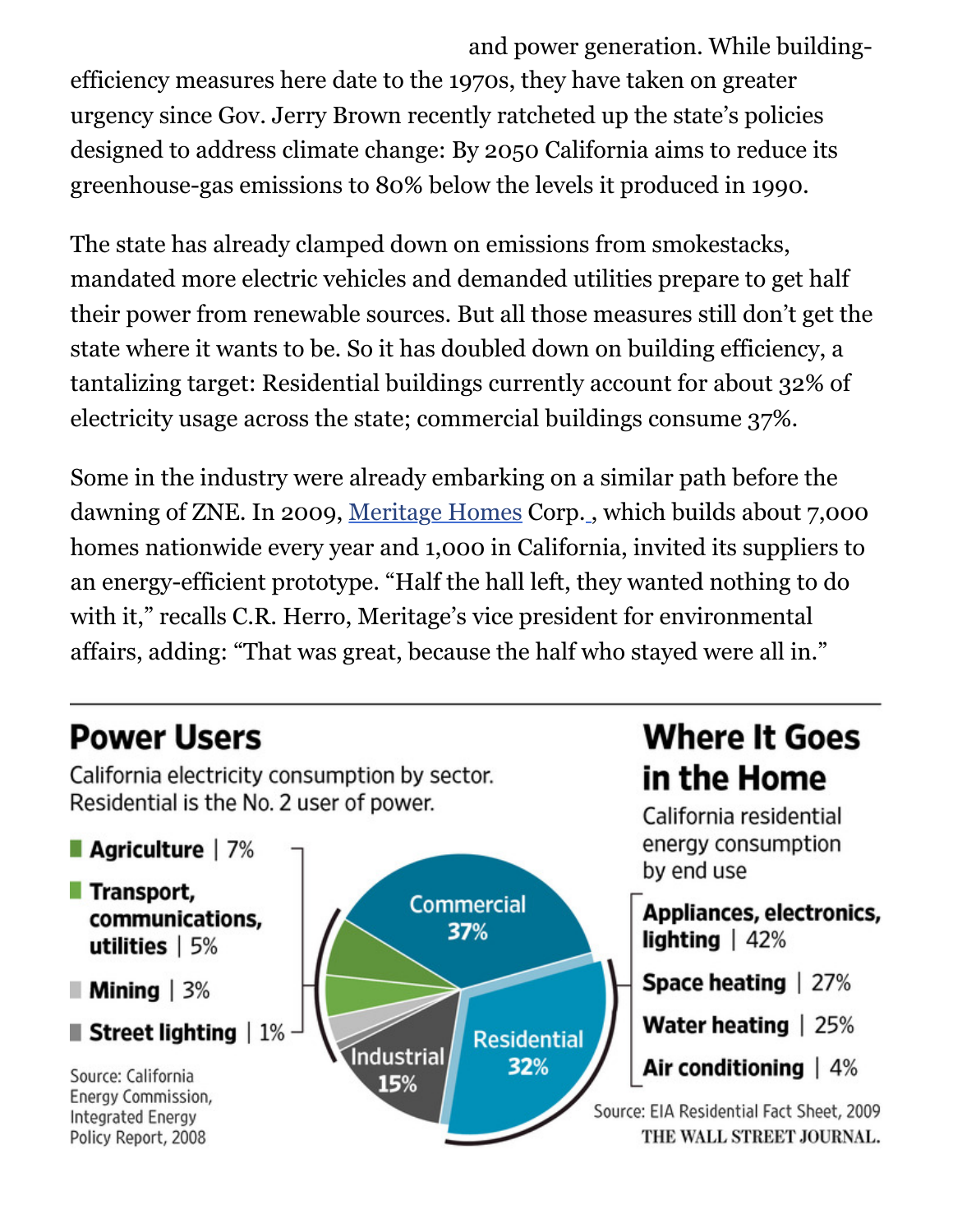Meritage began offering its first ZNE-standard homes four years ago, though they represent a tiny fraction of its overall production. In all it has built and sold 100 of these homes in the U.S., half in California. They are priced at the median market price for the local market.

Having shown it can meet that standard, the company is now planning its next iteration—homes that will be sealed even more tightly and consume even less energy, meaning they'll need smaller solar arrays to power them. "ZNE is basically in my rearview mirror," says Mr. Herro.

He is designing homes in which the wooden two-by-fours, the mainstay of residential construction, are replaced with insulated concrete panels and polystyrene walls that create a sealed envelope. Windows automatically turn opaque to block summer sunshine and go clear during winter daylight hours to maintain a constant indoor temperature. Light switches disappear, replaced by sensors. Highly efficient dishwashers and clothes dryers are connected to a central management system to automatically turn on when power rates are at their cheapest. In-home batteries store electricity from the solar panels. Occupants will barely have to touch a thing. "You will start using your house passively, instead of switching appliances on and off," says Mr. Herro.

All the interest from builders has drawn more tech companies into the fray. At CES, the massive consumer-technology trade show in Las Vegas, the Smart Home Marketplace section, selling internet-connected thermostats, light dimmers and the like, more than doubled the number of vendors this year from last year, to 124. "The pace of building change is now looking like the pace of tech change," says Mr. Herro.

Some builders say they welcome California's tougher standards because that's the only way to get the myriad technology and materials suppliers to scale up production and bring down costs.

Without lower costs, the risk is that the efficiency demanded by state policy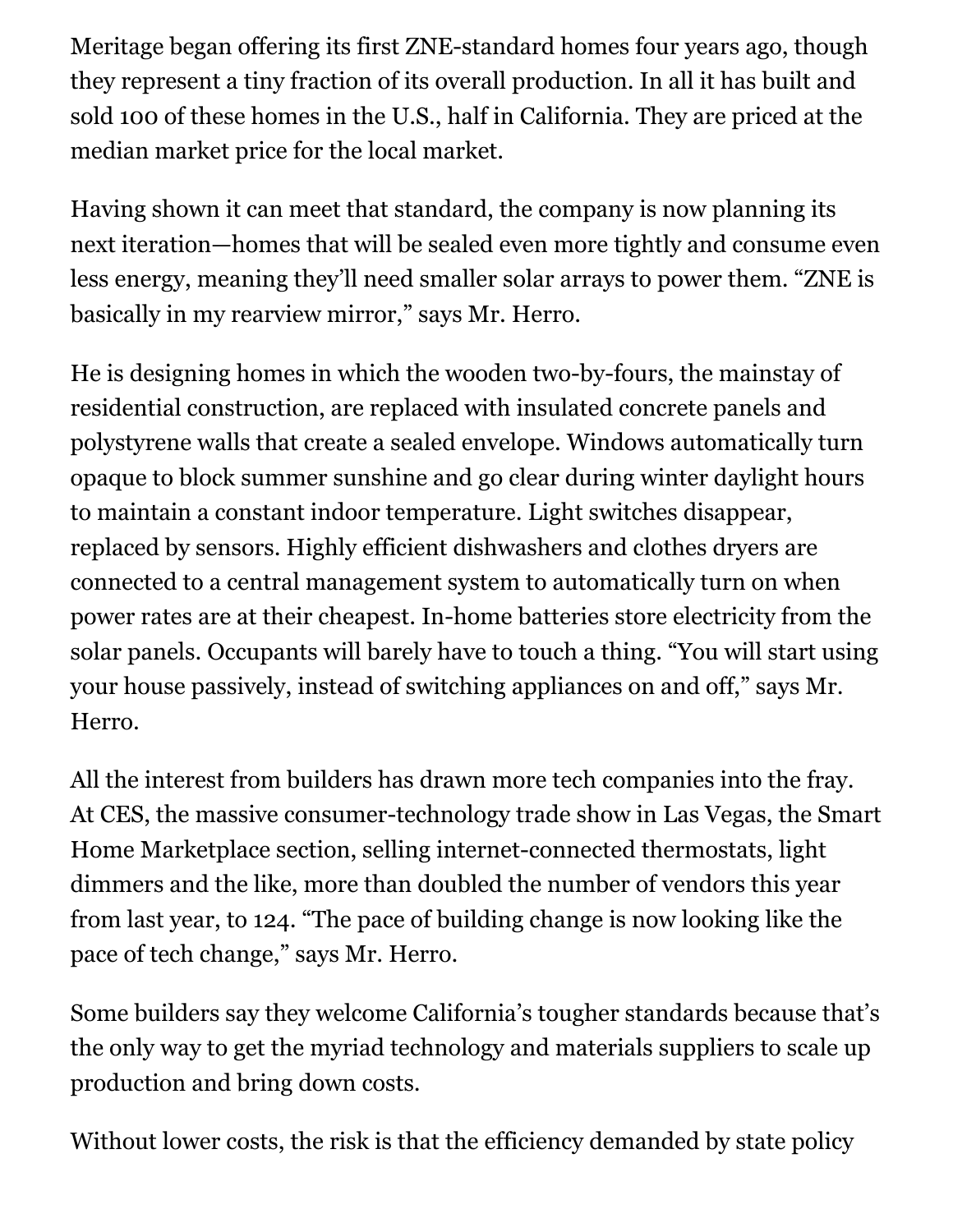can't be delivered statewide without higher housing costs that squeeze firsttime buyers out of the market. While many of the bigger builders, like KB and Meritage, can put up energy-efficient housing developments and keep prices close to those for less-efficient homes, that's much harder to achieve for contractors putting up single homes, because they lack the same economies of scale.

"We have to figure out a way to deliver this without hiking the price," says Dan Bridleman, senior vice president for sustainability, technology and strategic sourcing at KB Home.

Mike Hodgson, chairman of the California Building Industry Association's energy committee, estimates compliance with ZNE could raise the price of a \$300,000 home by \$23,000. A study from the National Association of Homebuilders estimates that for each \$1,000 rise in home prices, 14,000 California families are priced out of the market. "We'll have very efficient homes, but I don't know who is going to be able to afford them," says Mr. Hodgson.

The real challenge in implementing ZNE isn't the technology but the financing. Mortgage writers and insurers nationwide have been slow to account for the value of efficient homes. In theory, lower monthly bills should free up cash that homeowners can use for higher mortgage payments. What often happens, however, is appraisers don't know how to value a solar system, so the appraisal comes in below the sale price. Lenders get skittish. "The result is the home doesn't sell" in many cases, says Sandra Adomatis, a Florida-based real-estate appraiser who has been working to change the way mortgage underwriters value energy-efficient properties.

The California Energy Commission is betting that the costs of solar and other energy-saving features continue to fall, making efficiency more affordable, while electricity rates rise, making efficiency more valuable. "You basically purchase an income stream in reduced energy bills," says Mr. McAllister, the energy commissioner. "The barrier is getting the financial community to